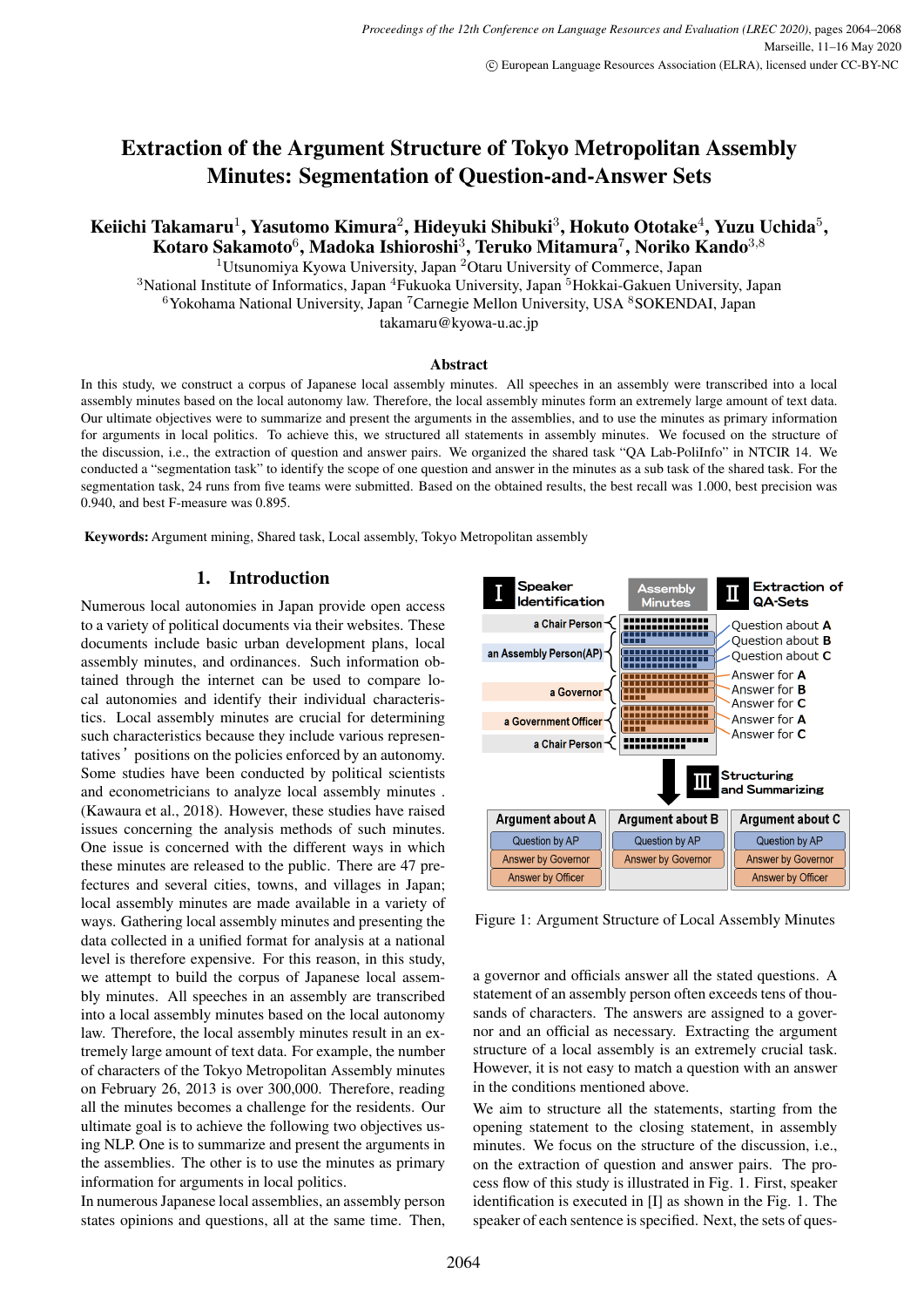tions and answers are identified in [II] in Fig. 1. Finally, these sets are organized, summarized, and presented to the residents in [III] in Fig. 1.

Step [I] was presented by (Kimura et al., 2018) at LREC 2018. An environment in which the registered corpora could be maintained was created. In this paper, we aim to realize step [II]. To this end, we organized a shared task "QA Lab-PoliInfo" in NTCIR 14. As a sub task of the shared task, we conducted a "segmentation task" to identify the scope of a question and provide an answer to it in the minutes. This paper describes the concept of the structure of the discussion in the minutes and the results of the segmentation task conducted at the shared task NTCIR14 "QA Lab-PoliInfo."

In summary, our main contributions can be listed as follows:

- *•* Segmentation of assembly minutes based on argument mining is essential to the application of a minute, i.e. making a summary and providing important political information.
- *•* We organized Shared Task "QA-Lab Poli-Info" in NT-CIR 14 to extract question-and-answer sets in local assembly minutes.
- We released the Segmentation task dataset <sup>1</sup>. The details of the annotation procedure are described in the Dataset section (Sec.4).

## 2. Structure of Assembly Minute

A local assembly is held four times a year. It usually lasts for 10 - 20 days. Plenary sessions and several committees are held per a local assembly. In the committees, detailed discussion is carried out on individual regulation plan, measures and so on.

In a plenary session, a chair person elected from assembly person proceeds with an assembly. The plenary session contains "deliberation of the bill", "representative questions" (questions as representatives of local political party to the local government), "general questions" (opinions and questions from individual assembly members) and so on.

In the deliberation of the bill, a draft ordinance, a draft budget, petitions from citizens are proposed, discussed and voted. In the representative questions and general questions, several assembly persons ask questions in one day. an assembly person states opinions and questions, all at the same time. Then, a governor and officials answer all the stated questions(Fig 1).

Therefore, following steps are needed in order to determine the argument structure in the Minutes. First, The minutes are divided into "deliberation", "questions and answers", and so on. Then the deliberation sessions are divided into "proposition" and "discussion" and "voting".

The "question and answer" sessions are divided based on questioner. Then questions/answers are divided into individual question/answer. Finally, the set of a question and an answer are identified.

## 3. Related work

The process of selecting sentences in a document is called segmentation or sentence boundary detection(Zeldes et al., 2019; Azzi et al., 2019). In this section, we discuss the studies related to the process of segmentation or sentence boundary detection.

Sentence boundary detection is a widely used technique. A variety of systems use lists of hand-crafted regular expressions and abbreviations(Aberdeen et al., 1995) Gillick discussed the challenges associated with it, in addition to the relevant features, (Gillick, 2009).

Azzi et. al. organized FinSBD-2019, which focused on sentence boundary detection in PDF noisy text in the financial domain(Azzi et al., 2019). Their shared task aimed at collecting systems for extracting well segmented sentences from financial prospectuses by detecting and marking their beginning and ending boundaries. Sentences are basic units of a written language, and detecting the beginning and end of sentences, or sentence boundary detection (SBD) is a foundational first step in several natural language processing (NLP) applications, such as POS tagging; syntactic, semantic, and discourse parsing; information extraction; or machine translation.

Judge et. al. proposed a Shared Task on structure extraction from financial documents(Juge et al., 2019). Systems participating in this shared task were given a sample collection of financial prospectuses with different levels of structures and lengths. The participant's systems extract structural information and build a table of content.

## 4. Dataset

In this study, we aim to extract question-and-answer sets (QA-Sets) for structuring and summarizing.

## 4.1. Annotation procedure

We design a segmentation task to extract the QA-Sets in the assembly minutes. We create the QA-Sets using both Tokyo Metropolitan assembly minutes<sup>2</sup> and *Togikai-dayori* (Newsletter in Japanese)<sup>3</sup>. A newsletter can be regarded as a quoted sentence, and a correct summary of questions and answers created by the assembly office staff. Our target sources are the minutes of the Tokyo Metropolitan Assembly from April 2011 to March 2015 and a summary of a speech of a member of assembly described in *Togikaidayori*, a public relations paper of the Tokyo Metropolitan Assembly are provided. In the annotation, two annotators find "Starting Line" and "Ending Line" While comparing with both Tokyo Metropolitan assembly minutes and *Togikai-dayori*.

## 4.2. Annotator Confidence

We requested two annotators to find segments lying between the "Starting Line" and "Ending Line". The number of target sentences in the Tokyo Metropolitan assembly minutes for four years from April 2011 to March 2015 is 115,750.An agreement between the "Starting Line" and "Ending Line" for the two annotators in the segmentation

<sup>2</sup>https://www.gikai.metro.tokyo.jp/record/proceedings/ 3 https://www.gikai.metro.tokyo.jp/newsletter/

<sup>1</sup> https://github.com/kmr-y/NTCIR14-QALab-PoliInfo-FormalRunDataset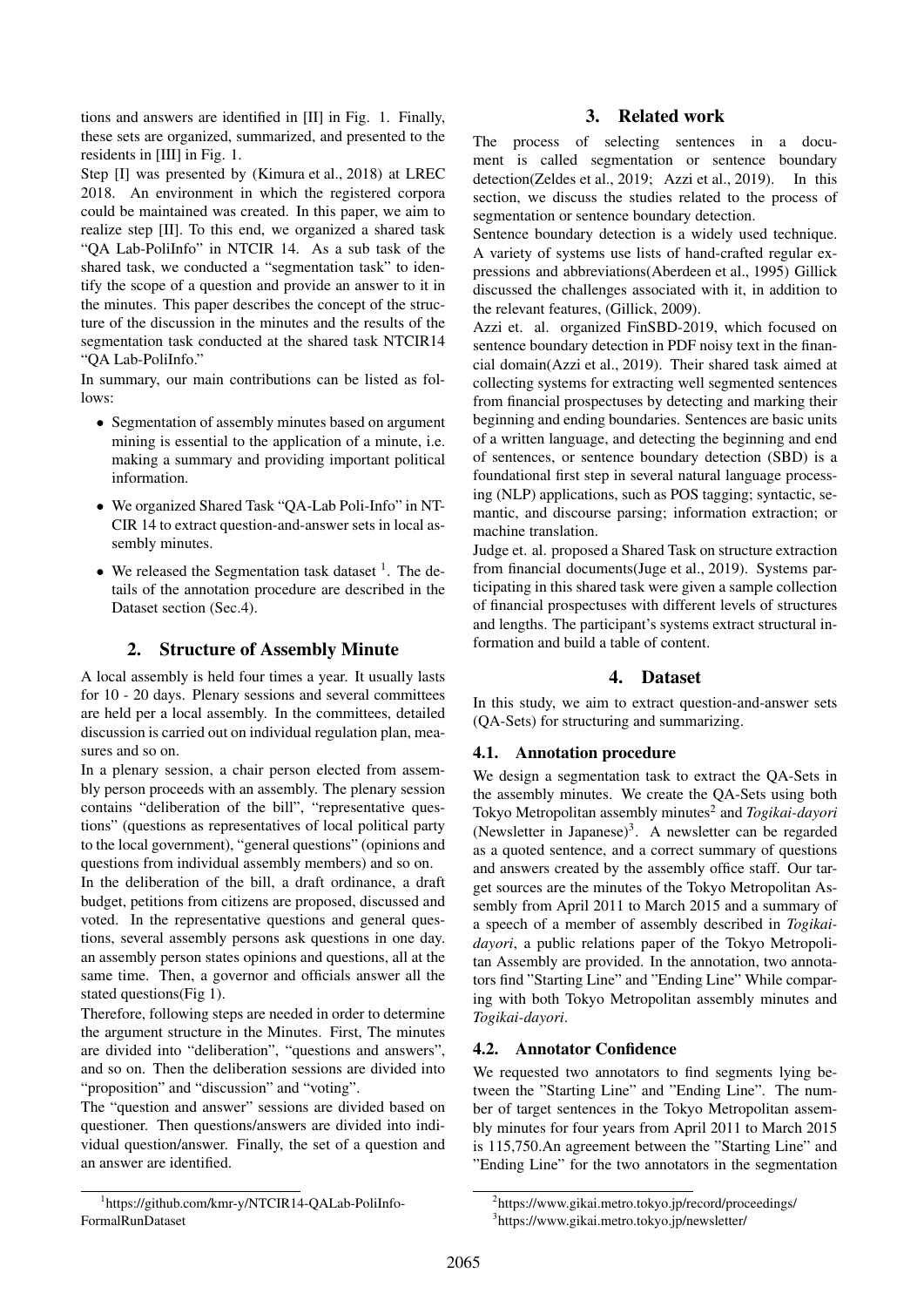task was observed. Cohen 's Kappa statistic measures the agreement between the two annotators(Cohen,  $1960)^4$ . Therefore, the Cohen's Kappa for the two annotators (Weights: unweighted) is as follows:

- Subjects (boundaries) = 4,596
- Raters (annotators) = 2
- *•* Kappa = 0.896

In the QA Lab-PoliInfo, the segmentation dataset did not include ambiguous segments because we had two annotators determine all the boundaries with discussion. Table 1 presents the training data and test data. 2

|  | Table 1: Number of Segmentation set |  |
|--|-------------------------------------|--|
|--|-------------------------------------|--|

| Training data | Test data |  |
|---------------|-----------|--|
|               |           |  |

#### 4.3. Dataset release

The segmentation dataset was provided in JSON format. Figure 2 shows an example of the Json format used for segmentation task. The dataset comprised two different parts: the train set and test set, in Japanese. We released the Formal Run dataset on Mar 12, 2019 (https://github.com/kmry/NTCIR14-QALab-PoliInfo-FormalRunDataset).

### 5. Task description

The systems participating in the task are provided with the minutes along with a pair of summaries of a question and answer of a member of the assembly. Based on this, the systems identify the corresponding original speech from the minutes provided to them and answer the positions of the first and last sentences of the identified speech.

Input: The minutes and a pair of summaries of a question and the answer of a member of assembly

Output: The first and the last sentences of the original speech corresponding to each summary

Evaluation: Recall, precision, and F-measure of the concordance rate of the first and last sentences

As a measure of evaluation, we use the recall *Rseg*, precision *Pseg*, and F-measure *Fseg* of concordance of the first and last sentences to the gold standard data. The aforementioned measures are calculated using the following expressions:

$$
R_{seg} = \frac{N_{cp}}{N_{gsp}}, \tag{1}
$$

$$
P_{seg} = \frac{N_{cp}}{N_{sp}}, \tag{2}
$$

$$
F_{seg} = \frac{2R_{seg}P_{seg}}{R_{seg} + P_{seg}}, \tag{3}
$$

Table 2: Data fields used in the Segmentation task

| Field name             | Explanation                        |
|------------------------|------------------------------------|
| ID                     | Identification code                |
| Prefecture             | Prefecture name                    |
| date                   | According to the Japanese calendar |
| Meeting                | According to Togikai dayori        |
| MainTopic              | According to Togikai dayori        |
| SubTopic               | According to Togikai dayori        |
| Speaker                | Name of member of assembly         |
| Summary                | Description in Togikai dayori      |
| <b>OuestionSpeaker</b> | Name of member of assembly         |
| <b>OuestionSummary</b> | Description in Togikai dayori      |
| AnswerSpeaker          | Name of member of assembly         |
| AnswerSummary          | Description in Togikai dayori      |
| OuestionStartingLine   | <b>Answer section</b>              |
| OuestionEndingLine     | <b>Answer section</b>              |
| AnswerStartingLine     | <b>Answer section</b>              |
| AnswerEndingLine       | <b>Answer section</b>              |

Table 3: Participating teams

| Team ID        | Organization                          |
|----------------|---------------------------------------|
| nami           | Hitachi, Ltd.                         |
| akbl           | Toyohashi University of Technology    |
| <b>RICT</b>    | Ricoh Company, Ltd.                   |
| <b>KSU</b>     | Kyoto Sangyo University               |
| $\overline{a}$ | <b>Task Organizers</b>                |
|                | $*$ Task organizer(s) are in the team |

where *Ncp* is the number of the first and last sentences of which the position is in agreement with the gold-standard position, *Ngsp* is the number of gold-standard positions, and *Nsp* is the number of sentence positions the participants submitted. Figure 3 shows the terms that denote the aforementioned evaluation measures: *Ngsp*, *Ncp* and *Nsp*.

#### 6. Evaluation

NTCIR14 is an evaluation workshop in which multiple participants evaluate their methods using common data. In this section, we describe the segmentation task's results in the NTCIR14. The purpose is to clarify what methods are effective by comparing the participant's methods.

Table 3 shows Participating teams. Table 4 presents the results of the segmentation task in NTCIR14 QA Lab-PoliInfo. For this task, 24 runs from five teams were submitted. Table 4 lists the results of this task. The best recall was 1.000 of nami-11, best precision was 0.940 of nami-01, and best F-measure was 0.895 of RICT-01.

The following describes two highly accurate teams; "nami" and "RICT". The nami's team proposed a method that has filter-by-confidence step after assuming all text segments to be an argument, instead of argument detection step(Yokote and Iwayama, 2019). The nami's method avoided negative affect of noisy text classification process. The RICT team regarded segments as retrieval objects, and utilized cue-phase-based semisupervised learning method to detect segment boundary(Jiawei Yong and Shinomiya, 2019). The RICT method consists of the segmentation and the segment search. They prepared another dataset, which was annotated by themselves.

<sup>4</sup> https://cran.r-project.org/web/packages/irr/index.html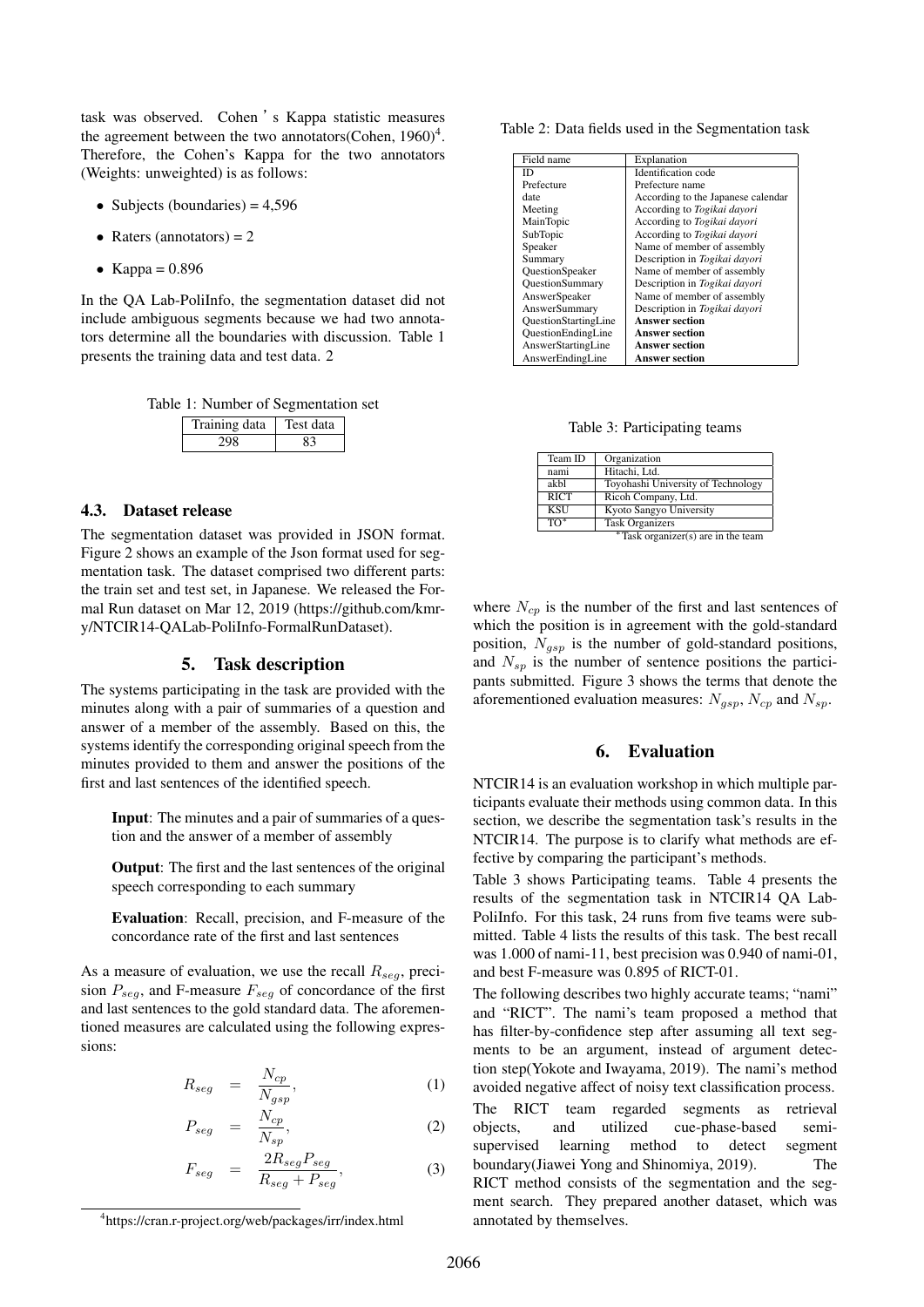```
"Prefecture": "Tokyo"
 "Date": "2012-2-28",
 "Meeting":"First regular meeting in 2012",<br>"MainTopic":"Support for Foreign nurse candidates"
 "SubTopic": "Deafblind support"
 "QuestionSpeaker": "Yoshio Nakajimas",<br>"QuestionSpeaker": "Yoshio Nakajimas",<br>"QuestionSummary": "1. Collaboration with municipalities 2. National Center established in the country",
 "AnswerSpeaker": "Health and Welfare Director",<br>"AnswerSpeaker": "Health and Welfare Director",<br>"AnswerSummary": "1. Encourage the use of support centers 2. Encourace imporovement of support measures",
 "QuestionStartingLine": 23037,
 "QuestionEndingLine": 23048,<br>"AnswerStartingLine": 23234,
 "AnswerEndingLine": 23239
ľ
```
Figure 2: An example of Json format for the Segmentation Task



Figure 3: Terms for the evaluation measure :  $N_{qsp}$ ,  $N_{cp}$ and  $N_{sn}$ 

Table 4: Result of segmentation task

|               |       | R               |       | $\boldsymbol{P}$ | F     |
|---------------|-------|-----------------|-------|------------------|-------|
| nami-01       | 0.814 | (1,433/1,761)   | 0.940 | (1,433/1525)     | 0.872 |
| nami-02       | 0.864 | (1,521/1,761)   | 0.851 | (1,521/1,788)    | 0.857 |
| nami-03       | 0.984 | (1.733/1.761)   | 0.499 | (1.733/3.475)    | 0.662 |
| nami-04       | 0.639 | (1, 125/1, 761) | 0.805 | (1,125/1,398)    | 0.712 |
| nami-05       | 0.553 | (973/1,761)     | 0.931 | (973/1,045)      | 0.694 |
| nami-06       | 0.655 | (1,153/1,761)   | 0.657 | (1,153/1,754)    | 0.656 |
| nami-07       | 0.797 | (1.404/1.761)   | 0.933 | (1.404/1.505)    | 0.860 |
| nami-08       | 0.831 | (1,464/1,761)   | 0.932 | (1,464/1,570)    | 0.879 |
| nami-09       | 0.875 | (1,541/1,761)   | 0.843 | (1,541/1,827)    | 0.859 |
| $nami-10$     | 0.993 | (1,749/1,761)   | 0.464 | (1,749/3,769)    | 0.632 |
| nami-11       | 1.000 | (1.761/1.761)   | 0.112 | (1,761/15,765)   | 0.201 |
| akbl-01       | 0.768 | (1,352/1,761)   | 0.538 | (1,352/2,515)    | 0.633 |
| akbl-02       | 0.847 | (1,492/1,761)   | 0.455 | (1,492/3,282)    | 0.592 |
| akbl-03       | 0.656 | (1,155/1,761)   | 0.519 | (1,155/2,227)    | 0.580 |
| RICT-01       | 0.882 | (1,554/1,761)   | 0.909 | (1,554/1,709)    | 0.895 |
| $RICT-02$     | 0.856 | (1,507/1,761)   | 0.889 | (1,507/1,695)    | 0.872 |
| RICT-03       | 0.853 | (1,503/1,761)   | 0.780 | (1,503/1,926)    | 0.815 |
| $RICT-04$     | 0.780 | (1,374/1,761)   | 0.746 | (1,374/1,842)    | 0.763 |
| RICT-05       | 0.936 | (1,648/1,761)   | 0.712 | (1,648/2,314)    | 0.809 |
| KSU-01        | 0.779 | (1,372/1,761)   | 0.243 | (1,372/5,643)    | 0.370 |
| <b>KSU-02</b> | 0.759 | (1,337/1,761)   | 0.268 | (1,337/4,998)    | 0.396 |
| <b>KSU-03</b> | 0.820 | (1.444/1.761)   | 0.661 | (1,444/2,185)    | 0.732 |
| <b>KSU-04</b> | 0.797 | (1,403/1,761)   | 0.922 | (1,403/1,521)    | 0.855 |
| TO-01         | 0.354 | (623/1,761)     | 0.898 | (623/694)        | 0.508 |

## 7. Conclusion

We structured all the statements from opening to closing in assembly minutes in this paper. We presented the segmentation dataset to extract the argument structure of Tokyo Metropolitan Assembly Minutes. The segmentation dataset was created with the help of two annotators. Cohen 's Kappa for the two annotators was 0.896. We organized a Shared Task "QA Lab-PoliInfo" in NTCIR 14 to extract QA sets in local assembly minutes. For the segmentation task, 24 runs from five teams were submitted. We released the segmentation task dataset <sup>5</sup>. The details of the annotation procedure are described in the Dataset section (Sec.4). As future work, we plan to summarize the sets of questions and answers to make available simply by residents. We intend to conduct the dialog summarization task in "QA Lab-PoliInfo2" at NTCIR  $15^6$ ; this task summarizes the transcript of a local assembly by considering the dialogue structure. In PoliInfo2, the systems participating in this task summarize the transcript based on the dialogue structure, which comprises "Members' questions" and "Governor's answer." Given the transcript and summary conditions (speaker name, number of summary characters, and so on), the structured document can be successfully generated.

#### Acknowledgment

This research was partially supported by Secom Science and Technology Foundation and JSPS KAKENHI Grant Numbers JP17K02739, JP16H02912, JP16H01756.

#### Bibliographical References

- Aberdeen, J., Burger, J., Day, D., Hirschman, L., Robinson, P., and Vilain, M. (1995). MITRE: Description of the alembic system used for MUC-6. In *Sixth Message Understanding Conference (MUC-6): Proceedings of a Conference Held in Columbia, Maryland, November 6-8, 1995*.
- Azzi, A. A., Bouamor, H., and Ferradans, S. (2019). The FinSBD-2019 shared task: Sentence boundary detection in PDF noisy text in the financial domain. In *Proceedings of the First Workshop on Financial Technology and Natural Language Processing*, pages 74–80, Macao, China, 12 August.
- Cohen, J. (1960). A Coefficient of Agreement for Nominal Scales. *Educational and Psychological Measurement*, 20(1):37.

<sup>5</sup> https://github.com/kmr-y/NTCIR14-QALab-PoliInfo-

FormalRunDataset

<sup>6</sup> https://poliinfo2.net/en/